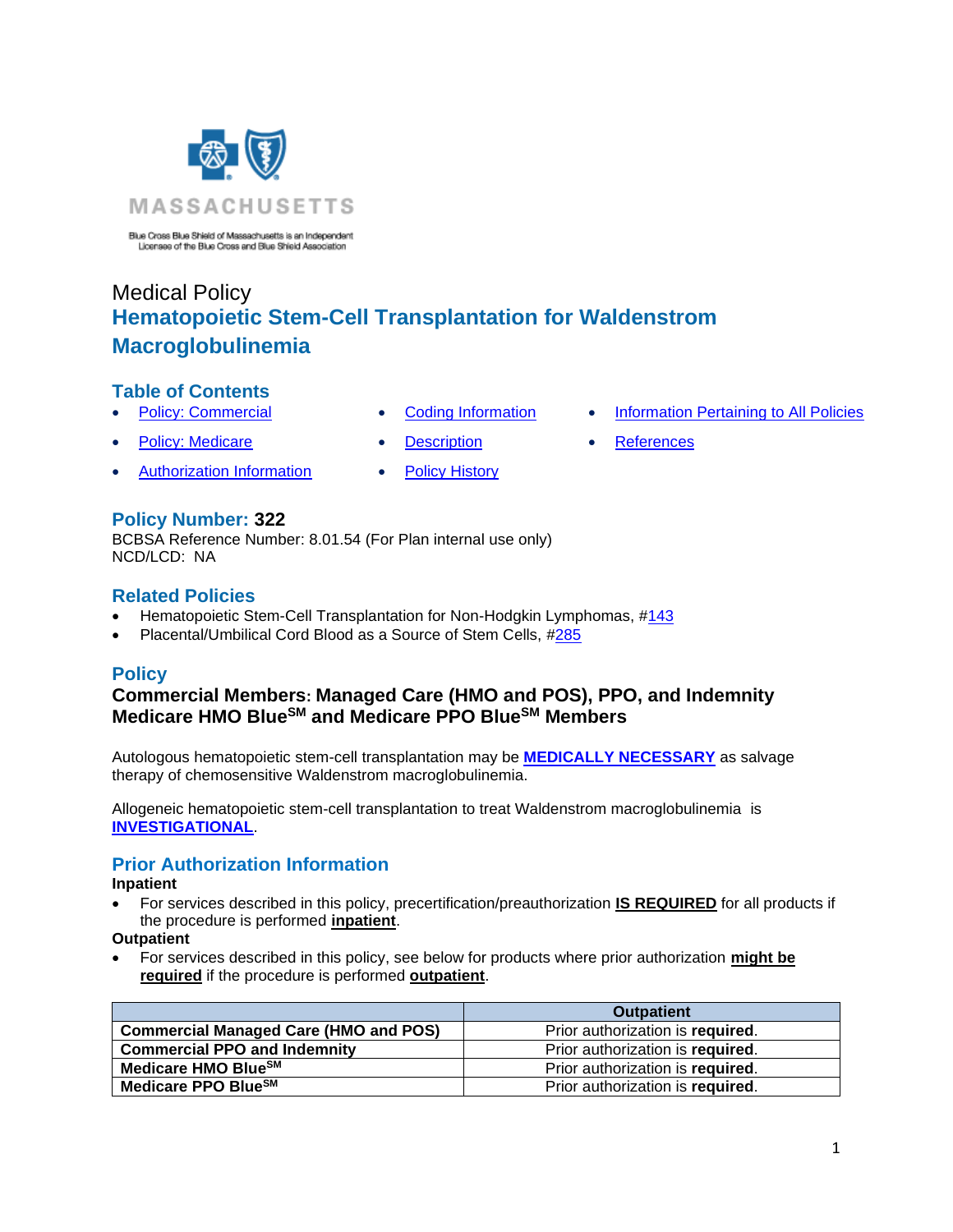# <span id="page-1-0"></span>**CPT Codes / HCPCS Codes / ICD Codes**

*Inclusion or exclusion of a code does not constitute or imply member coverage or provider reimbursement. Please refer to the member's contract benefits in effect at the time of service to determine coverage or non-coverage as it applies to an individual member.*

*Providers should report all services using the most up-to-date industry-standard procedure, revenue, and diagnosis codes, including modifiers where applicable.*

*The following codes are included below for informational purposes only; this is not an all-inclusive list.*

**The above medical necessity criteria MUST be met for the following codes to be covered for Commercial Members: Managed Care (HMO and POS), PPO, Indemnity, Medicare HMO Blue and Medicare PPO Blue:**

#### **CPT Codes**

| ---------  |                                                                 |
|------------|-----------------------------------------------------------------|
| CPT codes: | <b>Code Description</b>                                         |
| 38241      | Hematopoietic progenitor cell (HPC); autologous transplantation |

#### **HCPCS Codes**

| <b>HCPCS</b> |                                                                                                                                                                                                                                                                                                                                  |
|--------------|----------------------------------------------------------------------------------------------------------------------------------------------------------------------------------------------------------------------------------------------------------------------------------------------------------------------------------|
| codes:       | <b>Code Description</b>                                                                                                                                                                                                                                                                                                          |
| S2150        | Bone marrow or blood-derived peripheral stem-cell harvesting and transplantation,<br>allogeneic or autologous, including pheresis, high-dose chemotherapy, and the<br>number of days of post-transplant care in the global definition (including drugs;<br>hospitalization; medical surgical, diagnostic and emergency services) |

## **ICD-10 Procedure Codes**

| ICD-10-PCS |                                                                                 |
|------------|---------------------------------------------------------------------------------|
| procedure  |                                                                                 |
| codes:     | <b>Code Description</b>                                                         |
| 079T00Z    | Drainage of Bone Marrow with Drainage Device, Open Approach                     |
| 079T0ZZ    | Drainage of Bone Marrow, Open Approach                                          |
| 079T30Z    | Drainage of Bone Marrow with Drainage Device, Percutaneous Approach             |
| 079T3ZZ    | Drainage of Bone Marrow, Percutaneous Approach                                  |
| 07DQ0ZZ    | Extraction of Sternum Bone Marrow, Open Approach                                |
| 07DQ3ZZ    | Extraction of Sternum Bone Marrow, Percutaneous Approach                        |
| 07DR0ZZ    | Extraction of Iliac Bone Marrow, Open Approach                                  |
| 07DR3ZZ    | Extraction of Iliac Bone Marrow, Percutaneous Approach                          |
| 07DS0ZZ    | Extraction of Vertebral Bone Marrow, Open Approach                              |
| 07DS3ZZ    | Extraction of Vertebral Bone Marrow, Percutaneous Approach                      |
| 30230X0    | Transfusion of Autologous Cord Blood Stem Cells into Peripheral Vein, Open      |
|            | Approach                                                                        |
| 30233G0    | Transfusion of Autologous Bone Marrow into Peripheral Vein, Percutaneous        |
|            | Approach                                                                        |
| 30233X0    | Transfusion of Autologous Cord Blood Stem Cells into Peripheral Vein,           |
|            | Percutaneous Approach                                                           |
| 30233Y0    | Transfusion of Autologous Hematopoietic Stem Cells into Peripheral Vein,        |
|            | Percutaneous Approach                                                           |
| 30240Y0    | Transfusion of Autologous Hematopoietic Stem Cells into Central Vein, Open      |
|            | Approach                                                                        |
| 30243G0    | Transfusion of Autologous Bone Marrow into Central Vein, Percutaneous Approach  |
| 30243X0    | Transfusion of Autologous Cord Blood Stem Cells into Central Vein, Percutaneous |
|            | Approach                                                                        |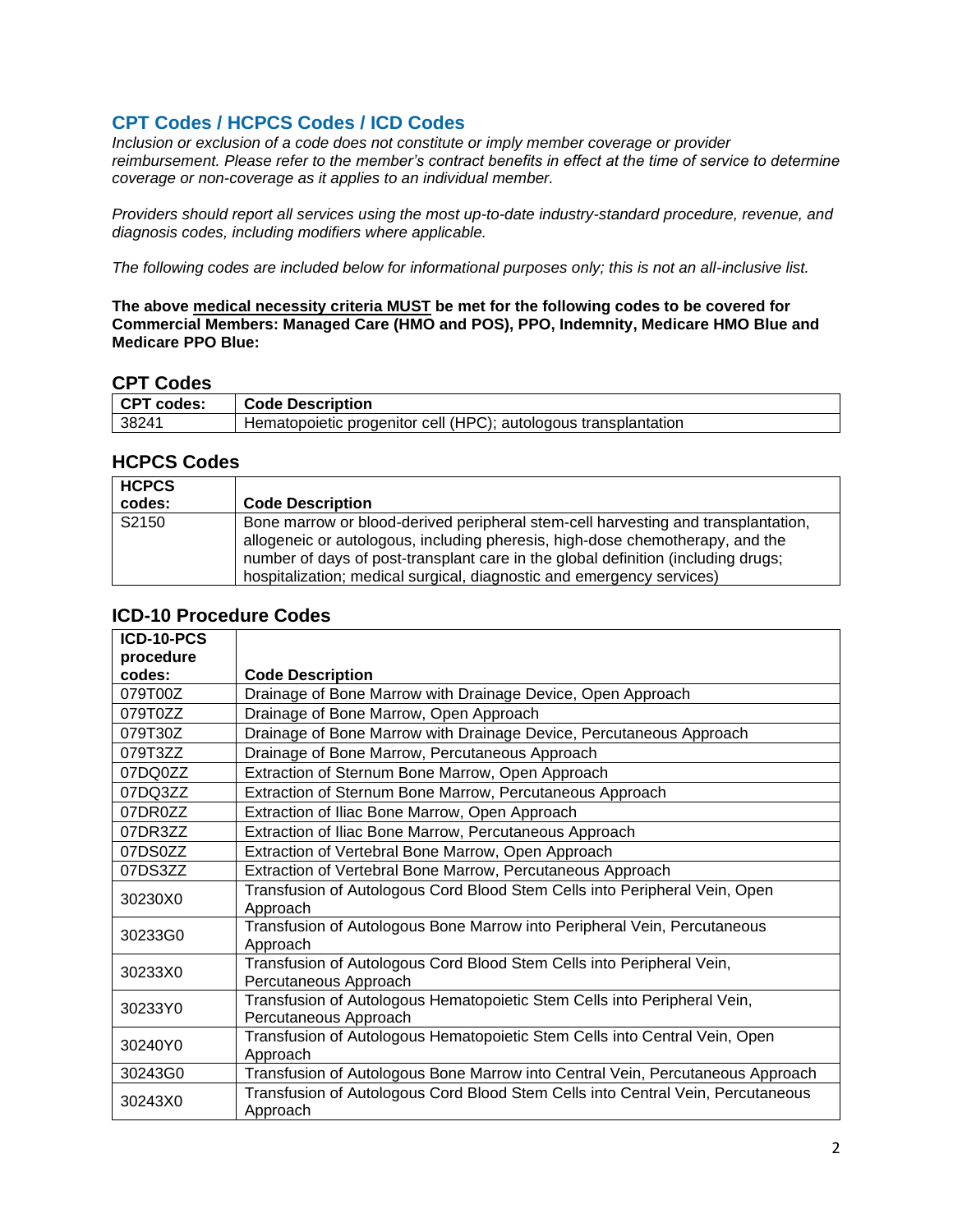| 30243Y0 | Transfusion of Autologous Hematopoietic Stem Cells into Central Vein,<br>Percutaneous Approach   |
|---------|--------------------------------------------------------------------------------------------------|
| 30263G0 | Transfusion of Autologous Bone Marrow into Central Artery, Percutaneous Approach                 |
| 30263X0 | Transfusion of Autologous Cord Blood Stem Cells into Central Artery, Percutaneous<br>Approach    |
| 30263Y0 | Transfusion of Autologous Hematopoietic Stem Cells into Central Artery,<br>Percutaneous Approach |
| 3E04005 | Introduction of Other Antineoplastic into Central Vein, Open Approach                            |
| 3E04305 | Introduction of Other Antineoplastic into Central Vein, Percutaneous Approach                    |
| 6A550ZT | Pheresis of Cord Blood Stem Cells, Single                                                        |
| 6A550ZV | Pheresis of Hematopoietic Stem Cells, Single                                                     |
| 6A551ZT | Pheresis of Cord Blood Stem Cells, Multiple                                                      |
| 6A551ZV | Pheresis of Hematopoietic Stem Cells, Multiple                                                   |

#### **The following CPT, HCPCS and ICD Procedure codes are considered investigational for Commercial Members: Managed Care (HMO and POS), PPO, Indemnity, Medicare HMO Blue and Medicare PPO Blue:**

#### **CPT Codes**

| ---------  |                                                                               |
|------------|-------------------------------------------------------------------------------|
| CPT codes: | ∣ Code Description                                                            |
| 38240      | Bone marrow or blood-derived peripheral stem-cell transplantation; allogeneic |

## **HCPCS Codes**

| <b>HCPCS</b> |                                                          |
|--------------|----------------------------------------------------------|
| codes:       | <b>Code Description</b>                                  |
| S2142        | Cord blood derived stem-cell transplantation, allogeneic |

#### <span id="page-2-0"></span>**Description**

#### **Waldenström Macroglobulinemia**

Waldenström macroglobulinemia (WM) is a clonal disorder of B lymphocytes that accounts for 1% to 2% of hematologic malignancies, with an estimated 1500 new cases annually in the United States. Symptoms include weakness, headaches, stroke-like symptoms (confusion, loss of coordination), vision problems, excessive bleeding, unexplained weight loss, and frequent infections. The median age of WM patients is 63 to 68 years, with men comprising 55% to 70% of cases. Median survival of WM ranges from 5 to 10 years, with age, hemoglobin concentration, serum albumin level, and b<sub>2</sub>-microglobulin level as predictors of outcome.

The Revised European American Lymphoma and World Health Organization classification and a consensus group formed at the Second International Workshop on Waldenström's Macroglobulinemia recognize WM primarily as a lymphoplasmacytic lymphoma with an associated immunoglobulin M (IgM) monoclonal gammopathy. The definition also requires the presence of a characteristic pattern of bone marrow infiltration with small lymphocytes demonstrating plasmacytic differentiation with variable cell surface antigen expression. The Second International Workshop indicated no minimum serum concentration of IgM is necessary for a diagnosis of WM.

#### **Treatment**

The goal of therapy for patients with WM is to achieve symptomatic relief and reduce organ damage without compromising quality of life. Treatment of WM is indicated only in symptomatic patients and should not be initiated solely on the basis of serum IgM concentration. Clinical and laboratory findings that indicate the need for therapy of diagnosed WM include a hemoglobin concentration less than 10 g/dL; platelet count less than 100,000/mL; significant adenopathy or organomegaly; symptomatic Ig-related hyperviscosity (>50 g/L); severe neuropathy; amyloidosis; cryoglobulinemia; cold-agglutinin disease; or evidence of disease transformation.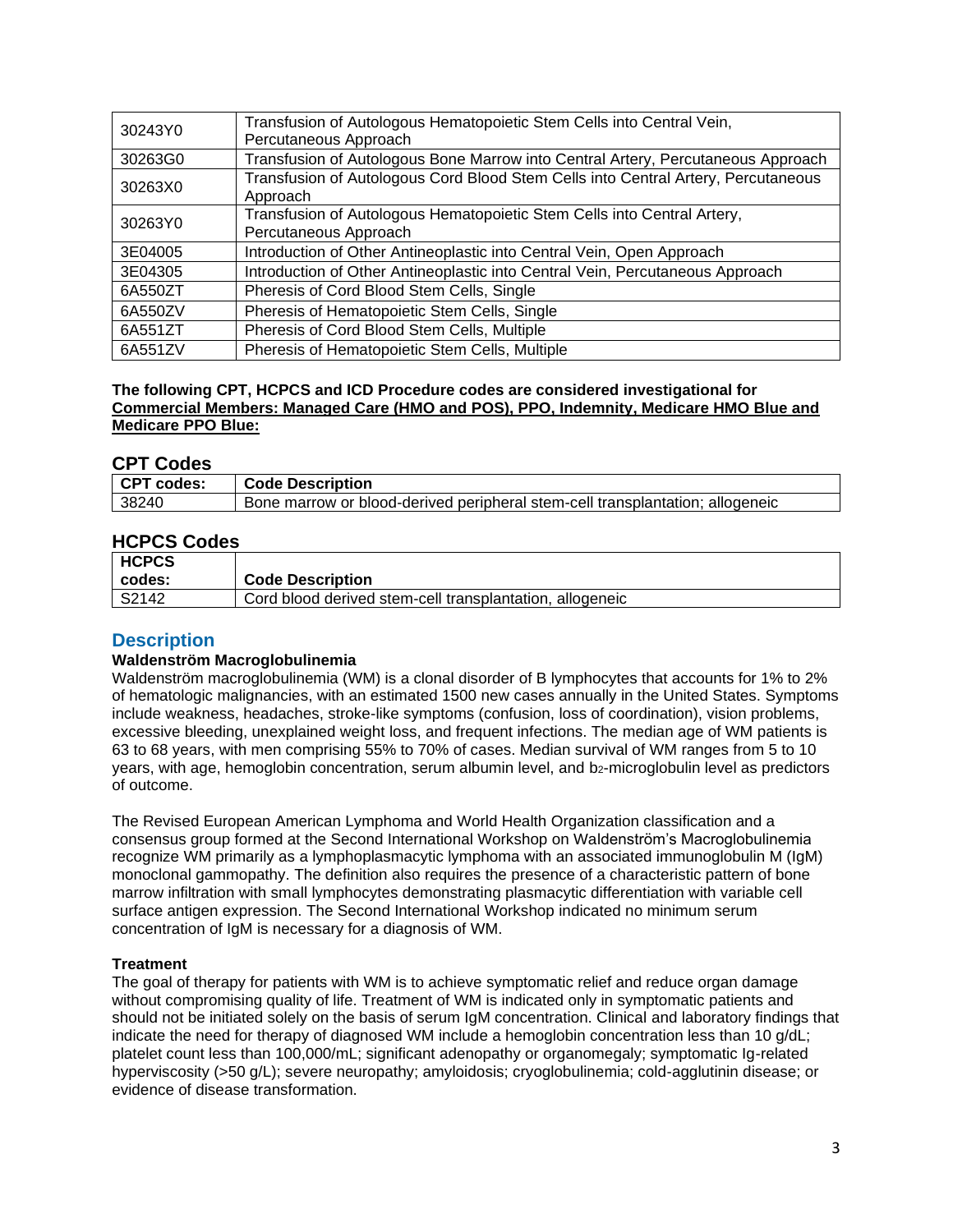Primary chemotherapeutic options in patients that may undergo autologous hematopoietic cell transplantation (HCT) often combine rituximab with other agents (eg, dexamethasone, cyclophosphamide, bortezomib, bendamustine), but other agents may also be used including purine analogues (cladribine, fludarabine). Plasma exchange is indicated for acute treatment of symptomatic hyperviscosity.

#### **Conventional Preparative Conditioning for Hematopoietic Cell Transplantation**

The conventional ("classical") practice of allogeneic HCT involves administration of cytotoxic agents (eg, cyclophosphamide, busulfan) with or without total body irradiation at doses sufficient to destroy endogenous hematopoietic capability in the recipient. The beneficial treatment effect in this procedure is due to a combination of initial eradication of malignant cells and subsequent graft-versus-malignancy effect that develops after engraftment of allogeneic stem cells within patients' bone marrow space. While the slower graft-versus-malignancy effect is considered the potentially curative component, it may be overwhelmed by extant disease without the use of pretransplant conditioning. However, intense conditioning regimens are limited to patients who are sufficiently fit medically to tolerate substantial adverse events that include preengraftment opportunistic infections secondary to loss of endogenous bone marrow function and organ damage and failure caused by the cytotoxic drugs. Furthermore, in any allogeneic HCT, immune suppressant drugs are required to minimize graft rejection and graft-versus-host disease, which also increases susceptibility of the patient to opportunistic infections.

The success of autologous HCT is predicated on the ability of cytotoxic chemotherapy with or without radiotherapy to eradicate cancerous cells from the blood and bone marrow. This permits subsequent engraftment and repopulation of bone marrow space with presumably normal hematopoietic stem cells obtained from the patient before undergoing bone marrow ablation. As a consequence, autologous HCT is typically performed as consolidation therapy when the patient's disease is in complete remission. Patients who undergo autologous HCT are susceptible to chemotherapy-related toxicities and opportunistic infections prior to engraftment, but not graft-versus-host disease.

#### **Reduced-Intensity Conditioning for Allogeneic Hematopoietic Cell Transplantation**

Reduced-intensity conditioning (RIC) refers to the pretransplant use of lower doses or less intense regimens of cytotoxic drugs or radiotherapy than are used in conventional full-dose myeloablative conditioning treatments. The goal of RIC is to reduce disease burden but also to minimize as much as possible associated treatment-related morbidity and nonrelapse mortality in the period during which the beneficial graft-versus-malignancy effect of allogeneic transplantation develops. Although the definition of RIC remains arbitrary, with numerous versions employed, all seek to balance the competing effects of nonrelapse mortality and relapse due to residual disease. RIC regimens can be viewed as a continuum in effects, from nearly totally myeloablative to minimally myeloablative with lymphoablation, with intensity tailored to specific diseases and patient condition. Patients who undergo RIC with allogeneic HCT initially demonstrate donor cell engraftment and bone marrow mixed chimerism. Most will subsequently convert to full-donor chimerism, which may be supplemented with donor lymphocyte infusions to eradicate residual malignant cells. For this evidence review, the term *reduced-intensity conditioning* will refer to all conditioning regimens intended to be nonmyeloablative, as opposed to fully myeloablative (conventional) regimens.

#### **Summary**

Hematopoietic cell transplantation (HCT) refers to a procedure in which hematopoietic stem cells are infused to restore bone marrow function in patients who receive bone marrow-toxic doses of drugs with or without whole body radiotherapy. Hematopoietic stem cells may be obtained from the transplant recipient (autologous HCT) or from a donor (allogeneic HCT). They can be harvested from bone marrow, peripheral blood, or umbilical cord blood shortly after delivery of neonates. Although cord blood is an allogeneic source, the stem cells in it are antigenically "naive" and thus are associated with a lower incidence of rejection or graft-versus-host disease

For individuals who have Waldenström macroglobulinemia who receive HCT, the evidence includes case series. Relevant outcomes are overall survival, change in disease status, quality of life, and treatmentrelated mortality and morbidity. Several retrospective series have evaluated HCT for Waldenström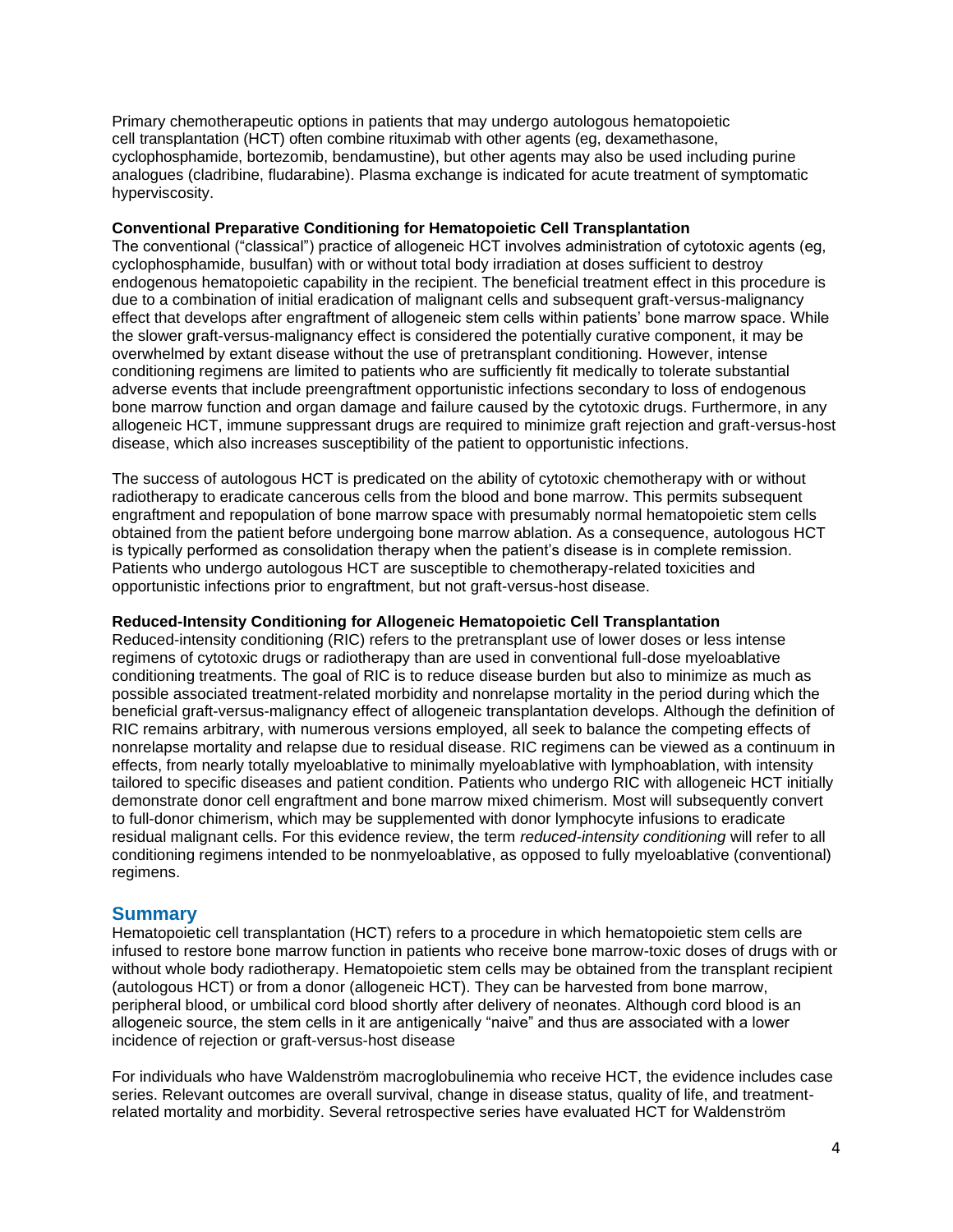macroglobulinemia. Analyses of registry data have found 5-year overall survival rates of 52% after allogeneic HCT and 68.5% after autologous HCT. The total number of patients studied is small and there is a lack of published controlled studies. The evidence is insufficient to determine that the technology results in an improvement in the net health outcome.

Clinical input obtained in 2011 and national and international clinical guidelines support the use of autologous HCT as salvage therapy for patients with chemosensitive Waldenström macroglobulinemia. Allogeneic HCT is recommended in the context of clinical trials. Thus, autologous HCT may be considered medically necessary as salvage therapy for patients with chemosensitive Waldenström macroglobulinemia. Allogeneic HCT for patients with Waldenström macroglobulinemia is considered investigational.

| Date    | <b>Action</b>                                                                             |
|---------|-------------------------------------------------------------------------------------------|
| 3/2021  | Annual policy review. Description, summary, and references updated. Policy                |
|         | statements unchanged. Clarified coding information.                                       |
| 10/2020 | Clarified coding information                                                              |
| 4/2020  | Bone marrow harvesting codes were removed. Outpatient prior authorization is not          |
|         | required.                                                                                 |
| 3/2020  | Annual policy review. Description, summary, and references updated. Policy                |
|         | statements unchanged.                                                                     |
| 3/2019  | Annual policy review. Description, summary, and references updated. Policy                |
|         | statements unchanged.                                                                     |
| 1/2019  | Outpatient prior authorization is required for all commercial products including Medicare |
|         | Advantage. Effective 1/1/2019.                                                            |
| 1/2017  | Annual policy review. New references added.                                               |
| 3/2015  | Annual policy review. New references added.                                               |
| 1/2015  | Clarified coding information.                                                             |
| 6/2014  | Updated Coding section with ICD10 procedure and diagnosis codes, effective 10/2015.       |
| 5/2014  | Annual policy review. New references added.                                               |
| 4/2013  | Annual policy review. New references added.                                               |
| 12/2012 | Updated to add new CPT code 38243.                                                        |
| 7/2011  | Reviewed - Medical Policy Group - Hematology and Oncology. No changes to policy           |
|         | statements.                                                                               |
| 5/2011  | New policy, effective 05/2011, describing covered and non-covered indication.             |

## <span id="page-4-2"></span>**Policy History**

#### <span id="page-4-0"></span>**Information Pertaining to All Blue Cross Blue Shield Medical Policies**

Click on any of the following terms to access the relevant information:

[Medical Policy Terms of Use](http://www.bluecrossma.org/medical-policies/sites/g/files/csphws2091/files/acquiadam-assets/Medical_Policy_Terms_of_Use_prn.pdf) [Managed Care Guidelines](http://www.bluecrossma.org/medical-policies/sites/g/files/csphws2091/files/acquiadam-assets/Managed_Care_Guidelines_prn.pdf) [Indemnity/PPO Guidelines](http://www.bluecrossma.org/medical-policies/sites/g/files/csphws2091/files/acquiadam-assets/Indemnity_and_PPO_Guidelines_prn.pdf) [Clinical Exception Process](http://www.bluecrossma.org/medical-policies/sites/g/files/csphws2091/files/acquiadam-assets/Clinical_Exception_Process_prn.pdf) [Medical Technology Assessment Guidelines](http://www.bluecrossma.org/medical-policies/sites/g/files/csphws2091/files/acquiadam-assets/Medical_Technology_Assessment_Guidelines_prn.pdf)

#### <span id="page-4-1"></span>**References**

- 1. Kyriakou C, Canals C, Sibon D, et al. High-dose therapy and autologous stem-cell transplantation in Waldenstrom macroglobulinemia: the Lymphoma Working Party of the European Group for Blood and Marrow Transplantation. J Clin Oncol. May 01 2010; 28(13): 2227-32. PMID 20368570
- 2. Cornell RF, Bachanova V, D'Souza A, et al. Allogeneic Transplantation for Relapsed Waldenstrom Macroglobulinemia and Lymphoplasmacytic Lymphoma. Biol Blood Marrow Transplant. Jan 2017; 23(1): 60-66. PMID 27789362
- 3. Kyriakou C, Canals C, Cornelissen JJ, et al. Allogeneic stem-cell transplantation in patients with Waldenstrom macroglobulinemia: report from the Lymphoma Working Party of the European Group for Blood and Marrow Transplantation. J Clin Oncol. Nov 20 2010; 28(33): 4926-34. PMID 20956626